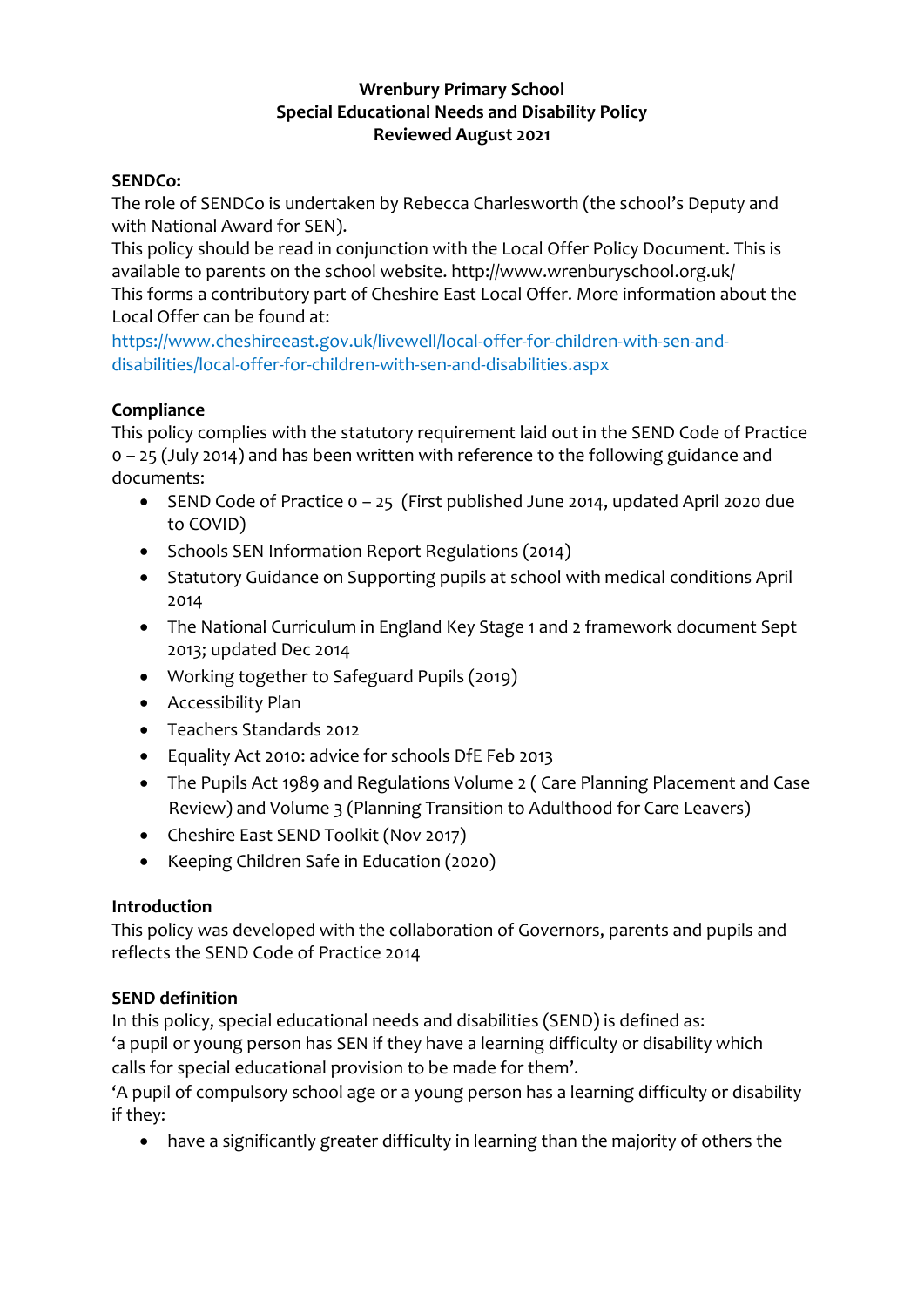#### same age, **or**

have a disability which prevents or hinders them from making use of facilities of a kind generally provided for others of the same age in mainstream schools or mainstream post- 16 institutions.' Many children and young people who have a SEN may also have a disability under the 2010 Equality Act. Children and young people with a disability do not necessarily have a SEN, but there is a significant overlap between disabled children and young people and those with SEN. Where a disabled child or young person requires special educational provision they will also be covered by the SEN definition in this policy **(SEN Cof P 2014 page 15/16)** 

## **Aims and Objectives of the Policy**

Our Aim at Wrenbury Primary School is to raise the aspirations of, and expectations for all pupils and young people with SEND. Our school provides a focus on outcomes for pupils and young people to ensure they achieve their potential, become confident individuals living fulfilling lives and make a successful transition to High school and into adulthood.

## **Objectives:**

- That opportunities are provided for every pupil to experience success and to develop an open mind set to learning.
- To accurately identify and provide for pupils who have special educational needs or disability or additional needs.
- To work within the guidance provide in the SEND Code of Practice, 2014
- To provide a Special Educational Needs Co-coordinator(SENCO) who will work with the SEND & Inclusion Policy
- To provide support and advice for all staff working with special educational needs pupils.
- Involve parents/carers in planning and supporting at all stages of their pupil's development
- To ensure all pupils, whatever their special educational need or disability, receive appropriate educational provision through a broad, balanced curriculum that is appropriately differentiated.
- To ensure that pupils with SEND have a voice and are given opportunities to express an opinion and that opinion will be taken into account in any matters affecting them
- To ensure staff and governors are accountable for the SEND Policy being implemented and maintained
- Use the 'assess, plan, do, review' approach to identify and monitor student's progress and needs

## **Admission Arrangements**

The admissions' policy for Wrenbury Primary School follows that is Local Authority (LA). Allocation of places to the school is administered by the LA for Foundation Stage Year. Neither a student's abilities nor their learning difficulties feature in the admission of a student, unless they have a Statement or an Education, Health & Care Plan (EHCP) which names this school as the one they should attend. See Admissions Policy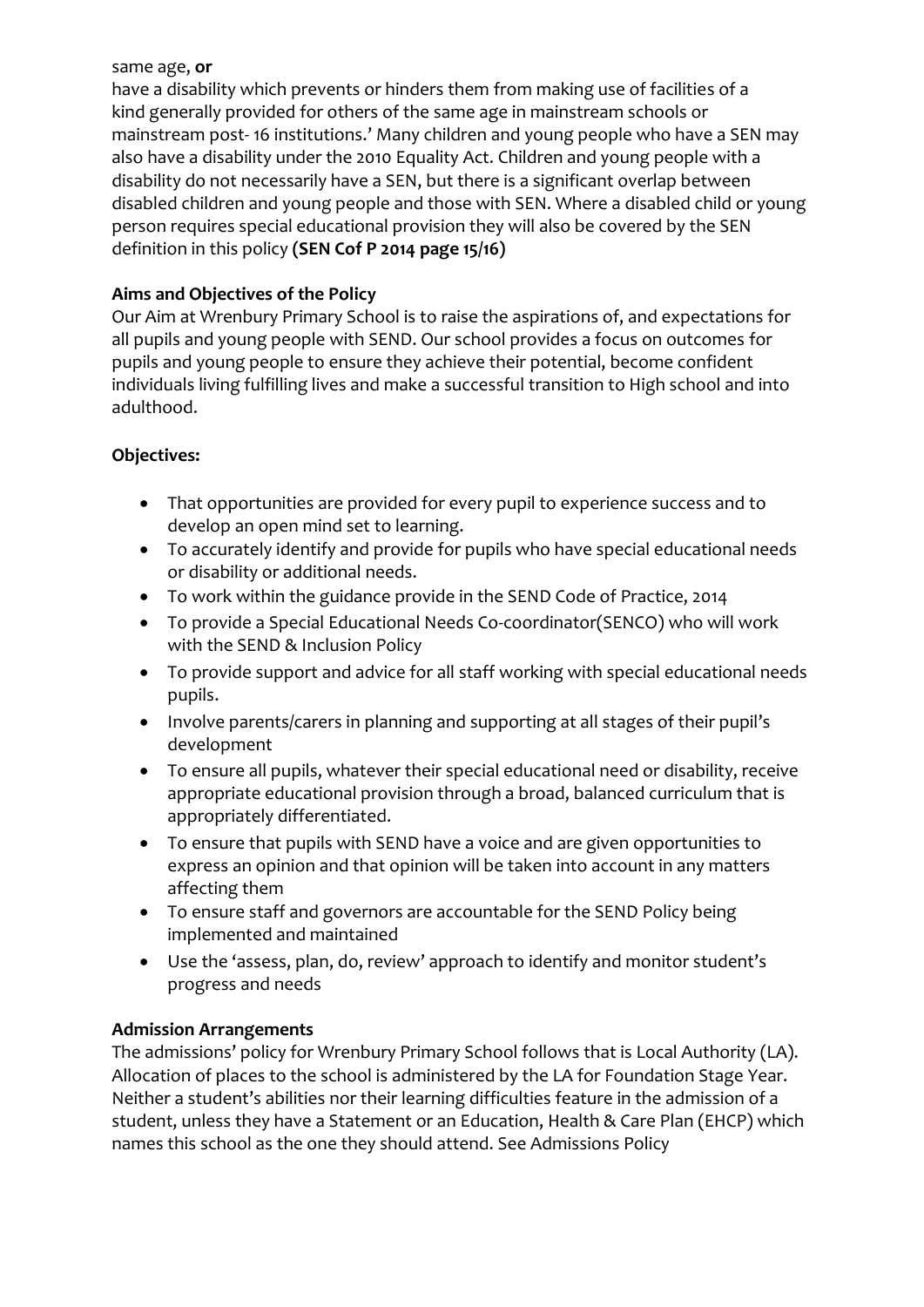#### **Identifying Special Educational Needs and Disabilities**

The Code of practice 2014 identifies 4 main areas of need:

- Cognition and Learning
- Communication and Interaction
- Emotional, Social and Mental Health
- Sensory and/or Physical

These 4 broad areas give an overview of the range of needs that should be planned for.

#### **Types of Need**

#### **Communication and Interaction**



This includes:

Speech, language and communication needs (SLCN). Children and young people with SLCN have difficulty in communicating with others, this may be because they have difficulty saying what they want to, understanding what is being said to them or they do not understand or use social rules of communication.

o Autistic Spectrum Condition (ASC), including Asperger's Syndrome

#### **Cognition and Learning**



Support for learning difficulties may be required when children and young people learn at a slower pace than their peers. Learning difficulties cover a wide range of needs, including:

- o Moderate learning difficulties (MLD)
- o Severe learning difficulties (SLD), where children and young people are likely to need support in all areas of the curriculum and associated difficulties with m obility and communication
- o Profound and multiple learning difficulties (PMLD), where children and young people are likely to have severe and complex learning difficulties as well as a physical disability or sensory impairment
- o Specific learning difficulties (SpLD), affect one or more specific aspects of learning. This includes a range of conditions such as dyslexia, dyscalculia and dyspraxia.



Children and young people may experience a wide range of social and em of ional difficulties which manifest them selves in many ways. These may include becoming withdrawn or isolated, as well as displaying challenging, disruptive or disturbing behaviour. These behaviours may reflect underlying mental health difficulties such as anxiety or depression, self-harming, substance misuse, eating disorders or physical symptoms that are medically unexplained. Other children and young people may have disorders such as attention deficit disorder, attention deficit hyperactive disorder or attachment disorder.

**Sensory and/or Physical Needs** 



Some children and young people require special educational provision because they have a disability which prevents or hinders them from making use of the educational facilities generally provided. This includes children and young people with:

- o Visual impairment (VI)
- o Hearing impairment (HI)
- o Multi-sensory impairment (MSI) (a combination of vision and hearing difficulties)
- o Physical disability (PD)

(Cheshire East SEND Toolkit)

However, individual pupils often have needs that cut across all areas and their needs may change over time. The purpose of identification is to work out what action the school needs to take, not to fit a pupil into a category. At Wrenbury Primary School, we identify the needs of pupils by considering the needs of the whole pupil and then matching the provision accordingly.

It is important to point out the circumstances which are not classed as SEN, but which may hinder progress and attainment:

- **•** Disability
- Attendance and Punctuality
- Health and Welfare
- $\bullet$  FAL
- Being in receipt of (or Pupil Premium Plus) Grant
- Being a Looked After Pupil
- Being a pupil of a Serviceman/woman
- Having behavioural difficulties where an underlying cause has not been identified.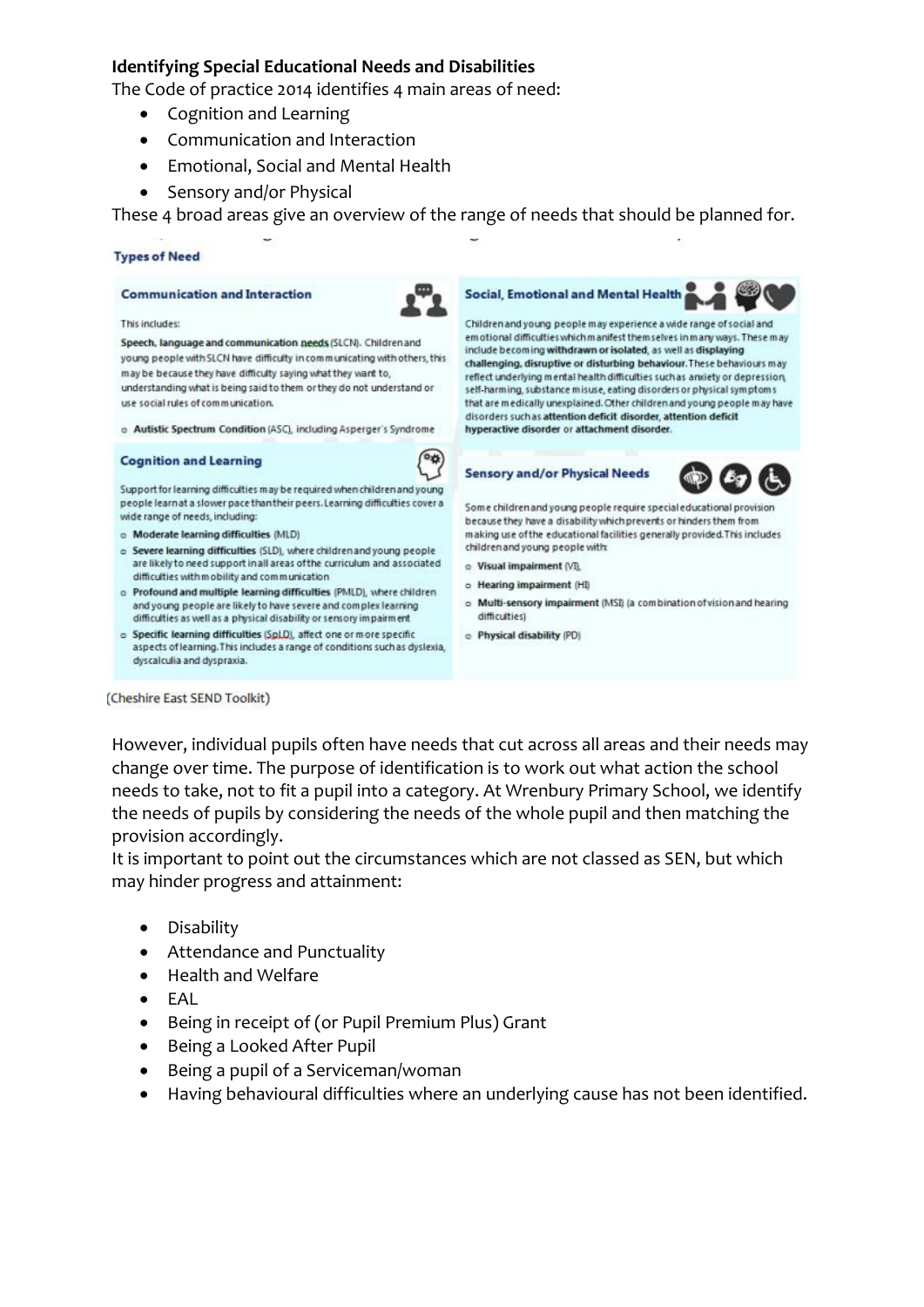## **A Graduated Response to SEN support**

At Wrenbury Primary School we use a Graduated Response to support pupils with SEND. All teachers at Wrenbury are responsible for and accountable for the progress and development of the pupils in their class, including where pupils access support from teaching assistants or specialist staff. We currently use the Cheshire East Tooklit for SEN (November 2017) to support our graduated approach.

## **Identification**

## **Early Identification -Teacher Monitoring**

Regular assessments of a pupil's progress will allow early identification of pupils who are making less than expected progress given their age and individual circumstances. This can be characterised by progress which:

- is significantly slower than that of their peers starting from the same baseline
- fails to match or better the student's previous rate of progress
- fails to close the attainment gap between the pupil and their peers
- widens the attainment gap

Progress also includes areas other than attainment- for example a pupil may need more support developing social and emotional skills than his peers.

At Wrenbury our first response when a pupil is not making the expected progress is to target quality first teaching at their area of weakness which is differentiated to meet their particular needs.

## **Assess**

If progress continues to be less than expected despite targeted quality first teaching, then consideration of whether special educational provision is required should start with the desired outcomes for the pupil, including the expected progress and attainment. The class teacher, working with the SENCO, will informally gather evidence and consider all of the information about the pupil's progress, alongside national data and expectations of progress. This will take into account any concerns raised by the parent and will include the child's views and where appropriate include advice from other professionals. At this stage the pupil will be identified as **First Concerns** on any provision map or tracking documentation.

This should help to determine the support that is needed and whether adapting Wrenbury core offer can provide it, or whether something different and additional is required. If a child is still not making expected progress, despite support, a higher level of support will be given additional to and different from that which most children receive. This support will be tailored to the individual needs of the child and may be the form of; further and significant differentiation, targeted group work, individual support programs, adaptations to the environment, an individualized curriculum. At this point (with the permission of parents / guardians), specialist advice may be sought from other agencies such as the: Educational Psychologist, Cheshire East Autism Team, Community Paediatrician or CAMHS.

Where something different and additional is required the pupil will be identified as having a SEN and will be recorded as **SEN school based support** and a **School Support Plan** will be created to support their specific needs. Parents will be formally informed of this decision and their views will be sought so they can be implemented in the plan. Parents may be directed to Cheshire East Information and advice service for support: [www.ceias.cheshireeast.gov.uk](http://www.ceias.cheshireeast.gov.uk/)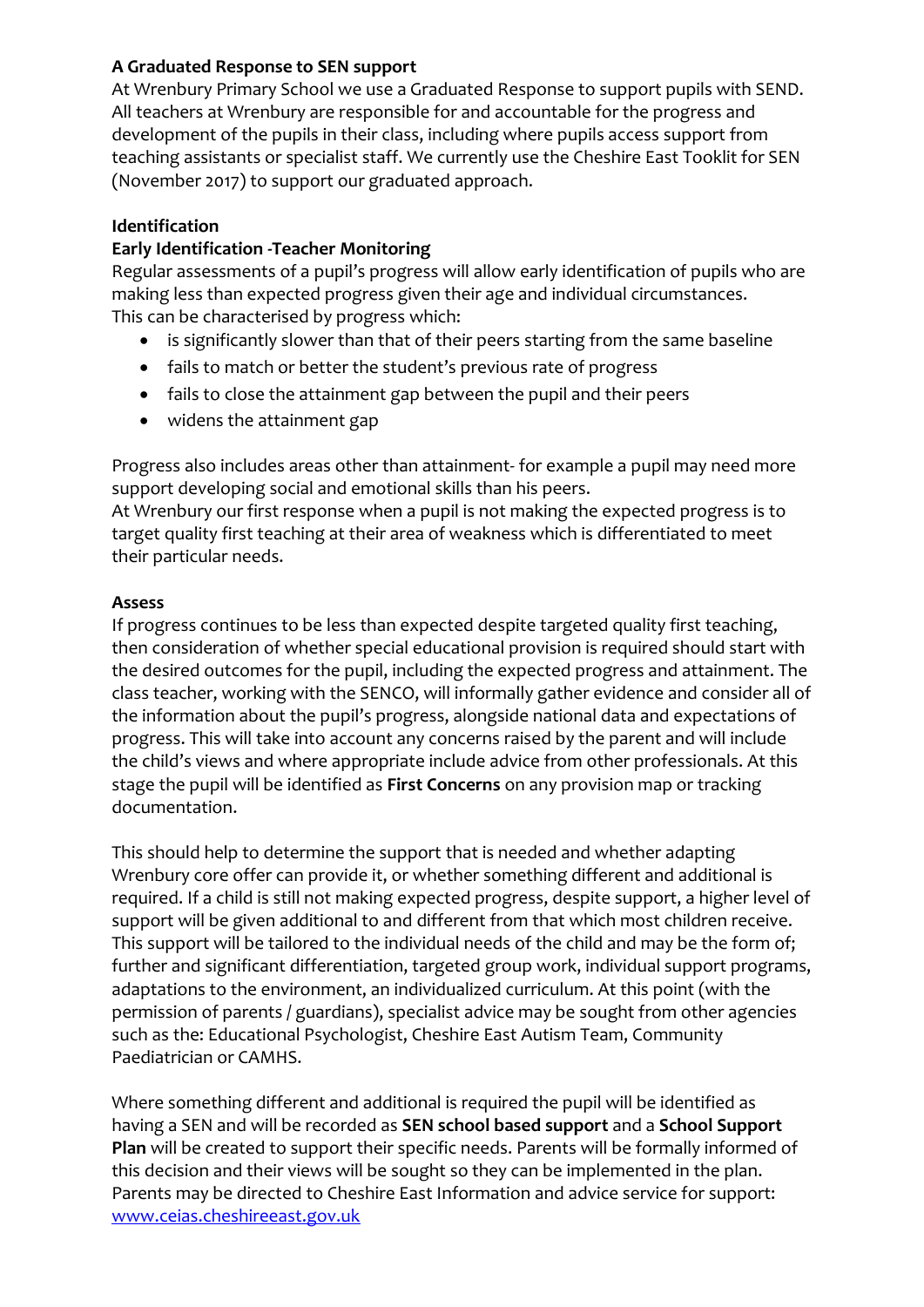Where a pupil is identified as having SEN, action will be taken to remove all barriers to learning and to put effective special educational provision in place. This SEN support will take the form of a four-part cycle through which earlier decisions and actions are revisited, refined and revised with a growing understanding of the student's needs and of what supports the pupil making good progress and securing good outcomes.



## **ASSESS-PLAN–DO- REVIEW**

A review of progress towards agreed outcomes will be held, with parents and pupils, formally at least three times a year in line with whole school parent evenings. The review will assess the effectiveness of the support and interventions and feedback into the analysis of the pupil's needs. The support will be revised in light of the pupil's progress and development. Changes to the support and outcomes will be done in consultation with parents and pupil.

## **Education Health and Care Plan**

Where the needs of the pupil are found to be significant and complex and when despite the school having taken relevant and purposeful action to identify, assess and meet the needs of the student, the student has not made expected progress, the school will consider requesting an Education, Health and Care (EHC) needs assessment.

To inform their decision about whether an EHC needs assessment is necessary, the Local Authority will consider evidence that the student is not making progress, despite the provision put in place by the school. The school will provide:

- evidence of the student's academic attainment and rate of progress
- information about the nature, extent and context of the student's SEND
- evidence of the action already being taken to meet the student's SEND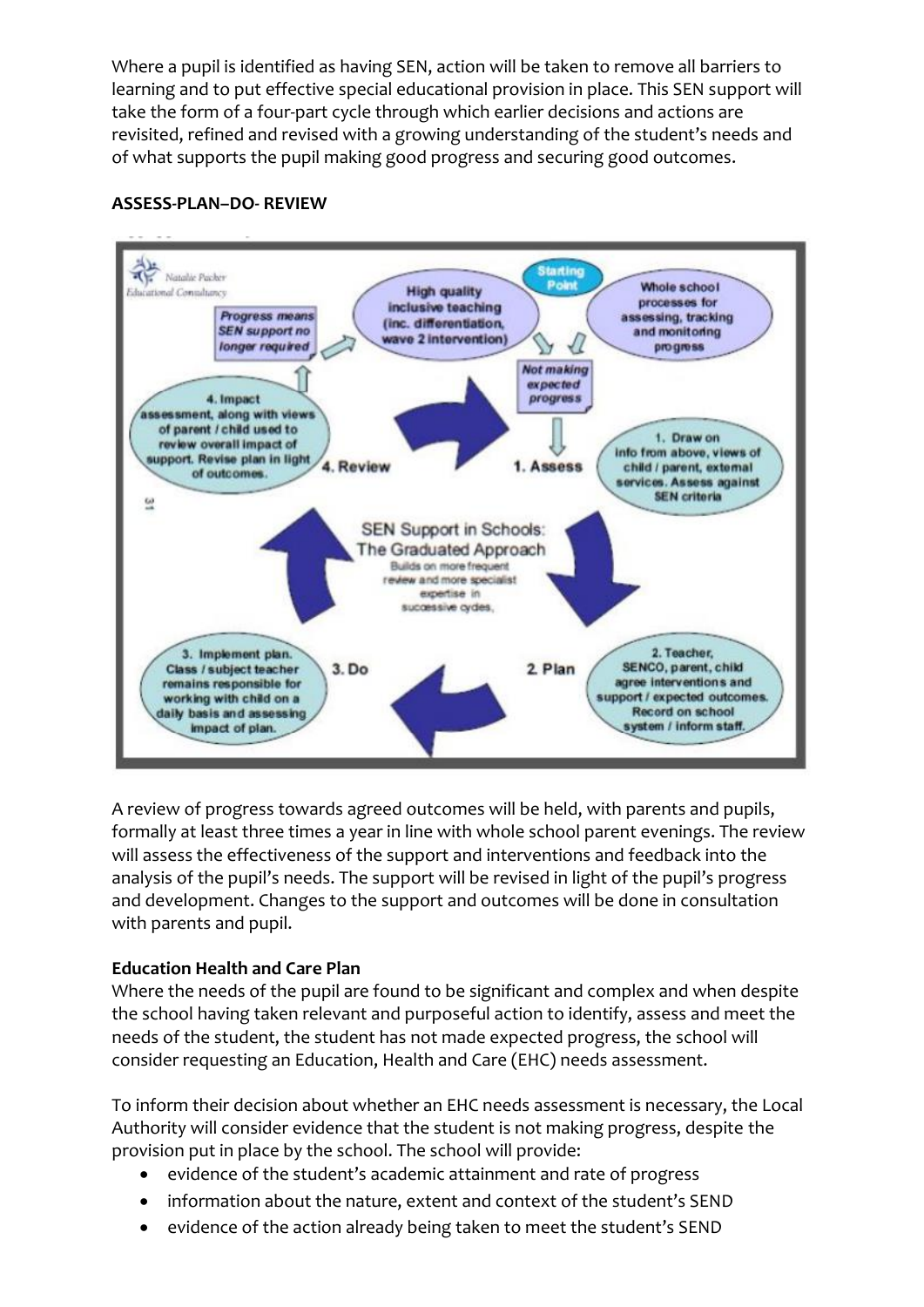- evidence that, where progress has been made, it has only been as the result of much additional intervention and support over and above that which is usually provided
- evidence of the student's physical, emotional and social development and health needs, drawing on relevant evidence from clinicians and other health professionals and what has been done to meet these by other agencies
- a costed Provision map to illustrate that the school has already put in place support from its own resources and that the school is unable to fully meet the needs of the pupil without additional resources.

## **Managing Pupils Needs on the SEN Record**

Pupils and pupil's needs differ from year to year and the provision to support these pupils at Wrenbury will vary according to need.

The following outlines the procedures in place to monitor students on the SEN Record:

- All students identified as having SEN have a School Support Plan, which is drawn up in conjunction with staff, parents and pupils. This details their specific special educational needs, their strengths, strategies which can be used to support them in the classroom and desired outcomes.
- Parents of students with SEN are invited in 3 times a year to discuss their child's progress towards agree outcomes and review the School Support Plan. This is usually timetabled to coincide with school parents' evenings. The review will assess the effectiveness of the support and interventions and feedback into the analysis of the pupil's needs. The support will be revised in light of the pupil's progress and development. Changes to the support and outcomes will be done in consultation with parents and pupil.
- Pupils who are on the SEN First Concerns register have their progress and attainment monitored 3 times a year by the SENDCo in line with the school's Progress Meetings.
- Individual provision mapping will document provision which is additional to and different from that which is offered through the core offer and provides a basis for monitoring the impact of support.
- The School's Offer documents the provision offered to students.
- Parental permission will always be sought before any other professional advice or opinions are sought.

## **Criteria for exiting the SEN register**

- If following a review of a School Support Plan with the pupils and the parents it is agreed that they are making significant progress and no longer fit the criteria for SEN, then they exit the SEN Record.
- Pupils who exit the SEN register will be tracked closely to ensure progress is sustained in all areas.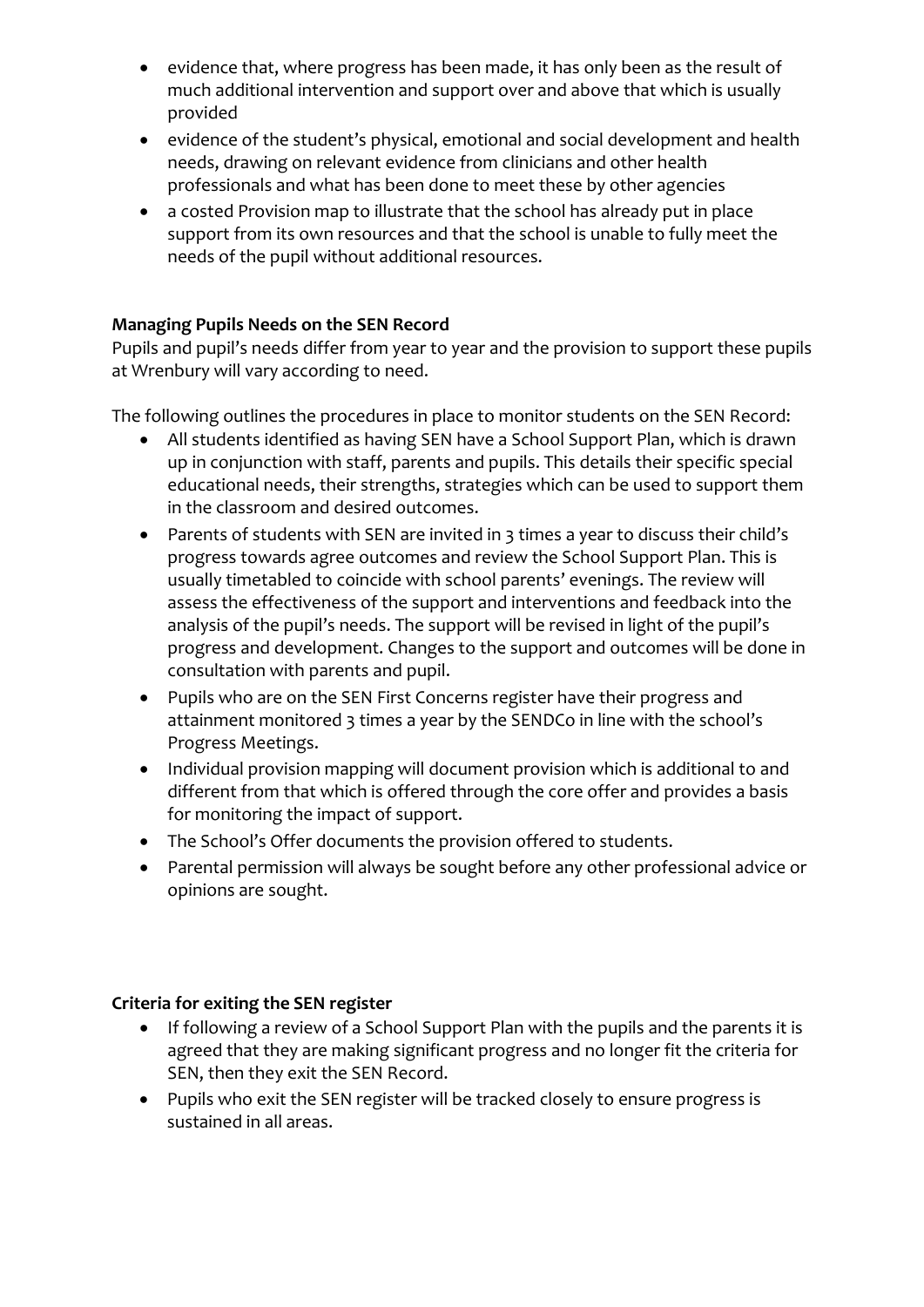## **Supporting pupils at school with medical conditions**

At Wrenbury, we recognise that students at school with medical conditions should be properly supported so that they have full access to education, including school trips and physical education. Some children with medical conditions may be disabled and where this is the case the school will comply with its duties under the Equality Act 2010.

Some may also have special educational needs (SEN) and may have a statement, or Education, Health and Care (EHC) plan which brings together health and social care needs, as well as their special educational provision and the SEND Code of Practice (2014) is followed.

If a student is diagnosed with a medical condition or disability, the school will organise a multi- disciplinary meeting to bring together all the professionals involved in the care of that student, plus their parents. The purpose of the meeting is to discuss the impact of that condition or disability upon their education and access to the curriculum at school. Actions will be generated from the meeting, such as a Health and Safety Risk Assessment, to ensure the smooth and safe inclusion of the child into Wrenbury School.

## **Monitoring and Evaluating of SEND**

At Wrenbury, provision for pupils with SEND, in the classroom, is the responsibility of class teachers. Teachers are responsible and accountable for the progress and development of the pupils in their class, including where pupils access support from Learning Support Assistants or specialist staff.

All staff are responsible for following the school's procedures for identifying, assessing and making provision to meet those needs.

## **Training and Resources**

The training needs of staff are identified through Performance Management and planned for through CPD and mentoring throughout the year.

In order to maintain and develop the quality of teaching and provision to respond to the strengths and needs of all students, all staff are encouraged to undertake training, development and regular CPD.

All teachers and support staff undertake induction on taking up a post and this includes a meeting with the SENDCo to explain the systems and structures in place around the school's SEND provision and practice and to discuss the needs of individual students. The school's SENDCo regularly attends SENDCo network meetings in order to keep up to date with local and national updates in SEND**.** 

# **Roles and Responsibilities**

# **The governing body will ensure that:**

- SEND provision is an integral part of the school development plan
- necessary provision is made for any student with SEND
- staff are aware of the need to identify and provide for students with SEND
- students with SEND join in school activities alongside other students, as far as is reasonably practical and compatible with their needs and the efficient education of other students
- they have regard to the requirements of the SEND Code of Practice 2014
- they are fully informed about SEND issues, so that they can play a part in the school's self-evaluation process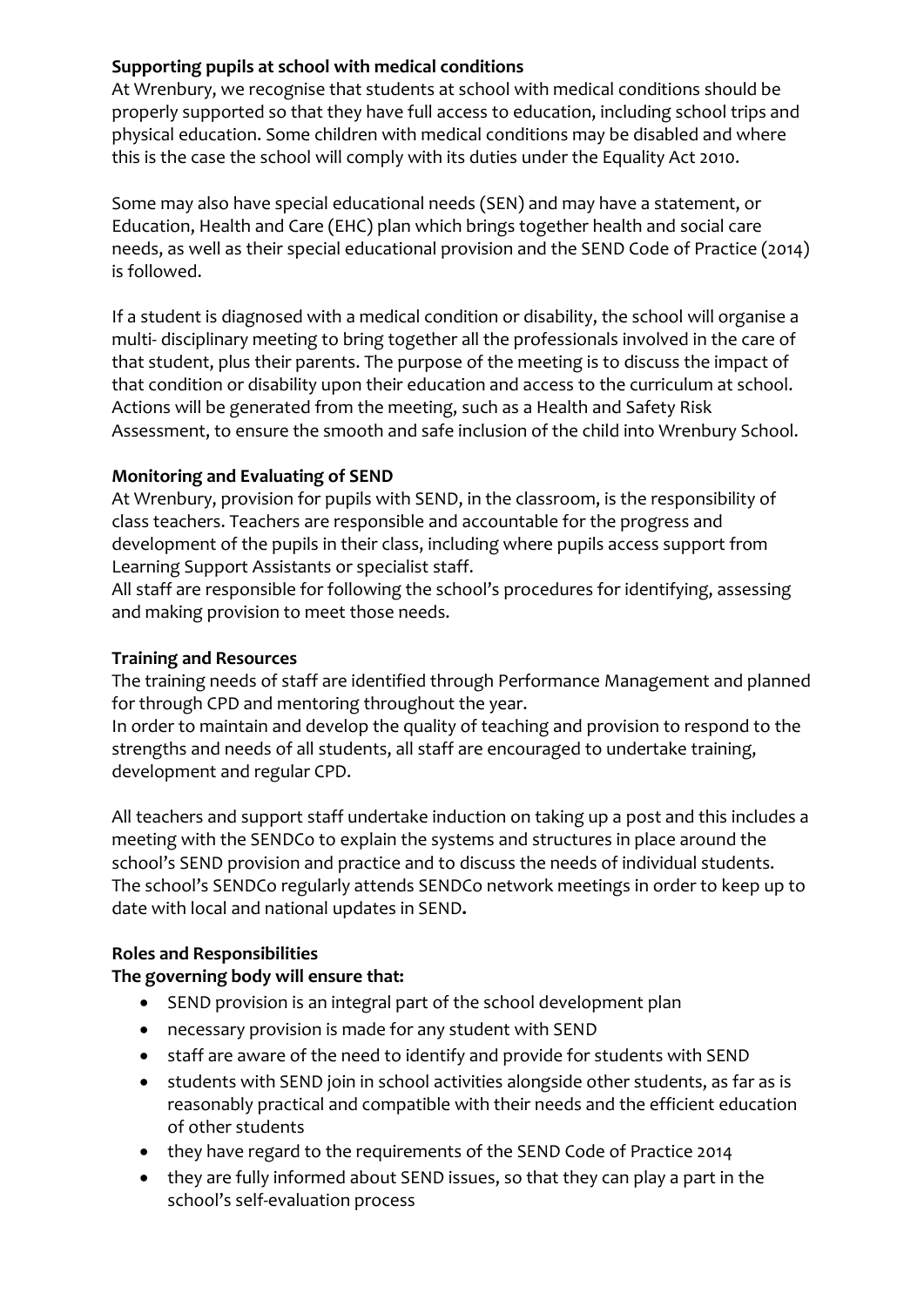- they set up appropriate staffing and funding arrangements and oversee the school's work for students with SEND
- the quality of SEND provision is regularly monitored
- a governor is identified to be the person responsible for SEND and for this person to link with SENCO

## **The Headteacher has responsibility for:**

- the management of all aspects of the school's work, including provision for students with SEND
- keeping the governing body informed about SEND issues
- working closely with the deputy head
- ensuring that the implementation of this policy and the impact on the school is reported to governors

## **Special Educational Needs Co-ordinator is responsible for**:

- overseeing of the day-to-day operation of the SEND policy
- overseeing the provision for students with SEND
- organising and managing the work of the TAs
- ensuring that an agreed, consistent approach is adopted
- liaising with and advising other staff
- helping staff to identify students with SEND
- carrying out detailed assessments and observations of students with specific learning problems
- supporting subject teachers in devising strategies, drawing up SEN Support Plans, setting targets appropriate to the needs of the students, advising on appropriate resources and materials for use with students with SEND and on the effective use of materials and additional adults in the classroom
- liaising closely with parents of students with SEND, so that they are aware of the strategies that are being used and are involved as partners in the process
- liaising with outside agencies, arranging meetings, and providing a link between these agencies, class teachers and parents
- maintaining the school's SEND record and associated files
- assisting in the monitoring and evaluation process of students with SEND through the use of school assessment information
- contributing to in-service training of staff
- liaising with SENCOs in other schools to help provide a smooth transition from one school to another
- developing good practice within a network of schools
- producing reports for the governors and an annual report for the 'Governors Report to Parents'
- ensuring the Wrenbury SEND Report is maintained and up-to-date

#### **Class teachers are responsible for:**

- teaching students with SEND in the classroom and for providing an appropriately differentiated curriculum
- making themselves aware of the policy and the procedures for identification, monitoring and supporting students with SEND giving feedback to parents/ guardians of students with SEND